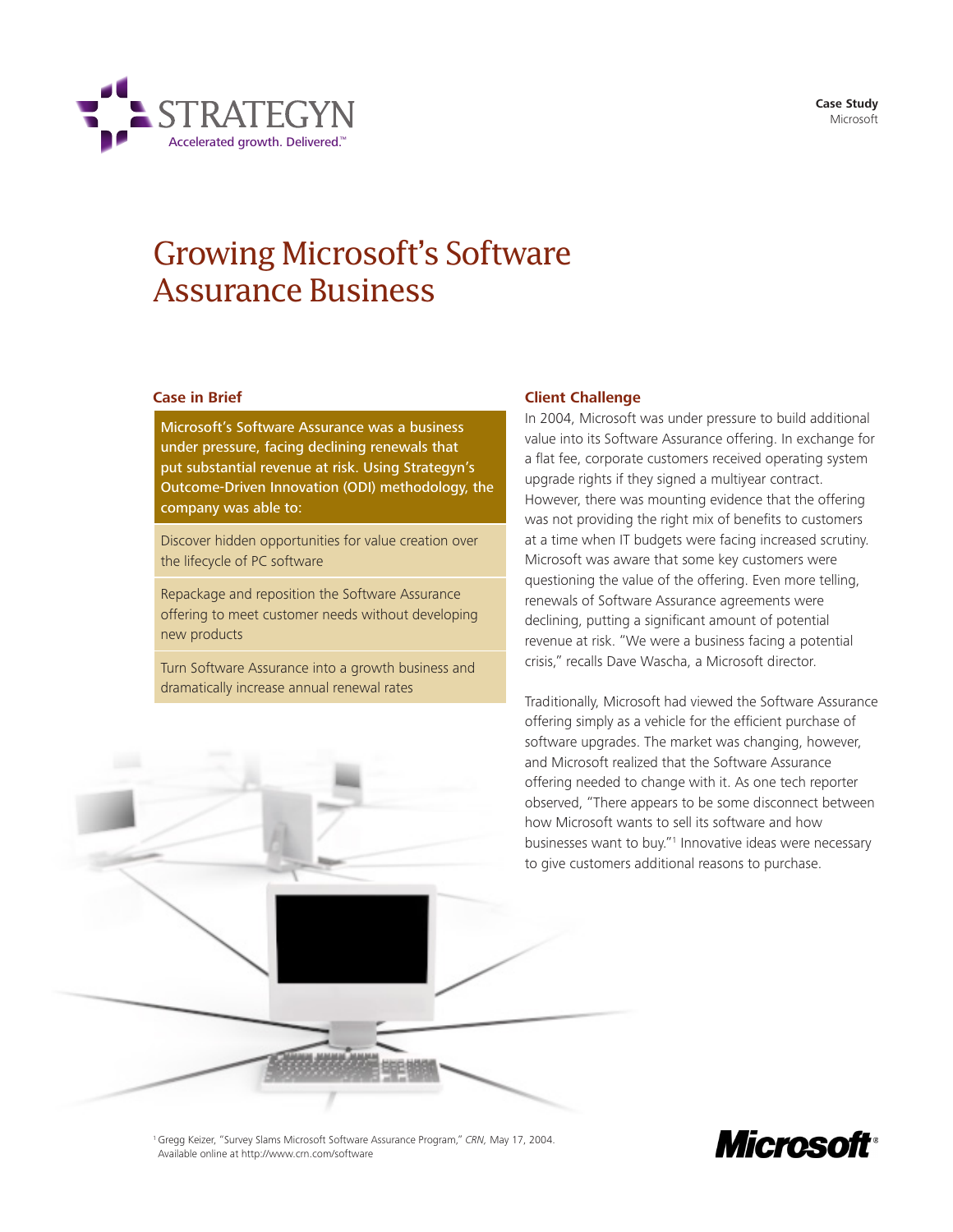## **How Strategyn Helped**

To find opportunities for value creation, Microsoft applied Strategyn's ODI methodology. Software license management is not a trivial task for large corporations, and it typically involves multiple stakeholders. Microsoft focused on understanding the jobs of two particular decision makers—procurement managers and IT professionals. Procurement managers are responsible for understanding, selecting, and negotiating license agreements. IT professionals work closely with procurement managers in assessing upgrade needs, evaluating agreements, implementing licensing renewals, and managing software licenses once purchased.

Drawing on the responses of 28 procurement managers, Microsoft dissected the job of purchasing a license agreement, uncovering 76 desired outcomes (customer needs). Microsoft then conducted interviews with 30 IT professionals, uncovering 58 desired outcomes related to their role in purchasing, 81 outcomes on the job of managing a software license, and 34 other jobs related to managing software licenses. Next, using ODI-based quantitative research techniques, Microsoft had 100 procurement managers and 298 IT professionals prioritize those needs.

Not surprisingly, the results revealed dissatisfaction with current licensing practices, with 94 of 215 desired outcomes (39 for procurement managers, 55 for IT professionals) being underserved. The same was true of 10 of the related jobs. Importantly, the ODI results revealed many opportunities for innovation that Microsoft had not previously considered.

Wascha recalls that as they started to look at the jobs customers were trying to get done, "we realized that we were only really engaging with the customer in one tiny piece of their job—the purchase of the software. But this was just part of a much bigger challenge that they faced. We were not engaging with them in many of these other areas that were very important to them and where they were very dissatisfied."



**The Opportunity Landscape**

The opportunity landscape for purchasing and managing software licenses revealed a number of jobs and desired outcomes that were underserved. Many could be addressed by products already developed but not previously integrated into the offering.

To learn more about the opportunity landscape, see Anthony W. Ulwick, What Customers Want (New York: McGraw-Hill, 2005).

# **Legend**

- IT Pro Jobs
- **IT Pro Outcomes**
- ▲ Procurement Manager Outcomes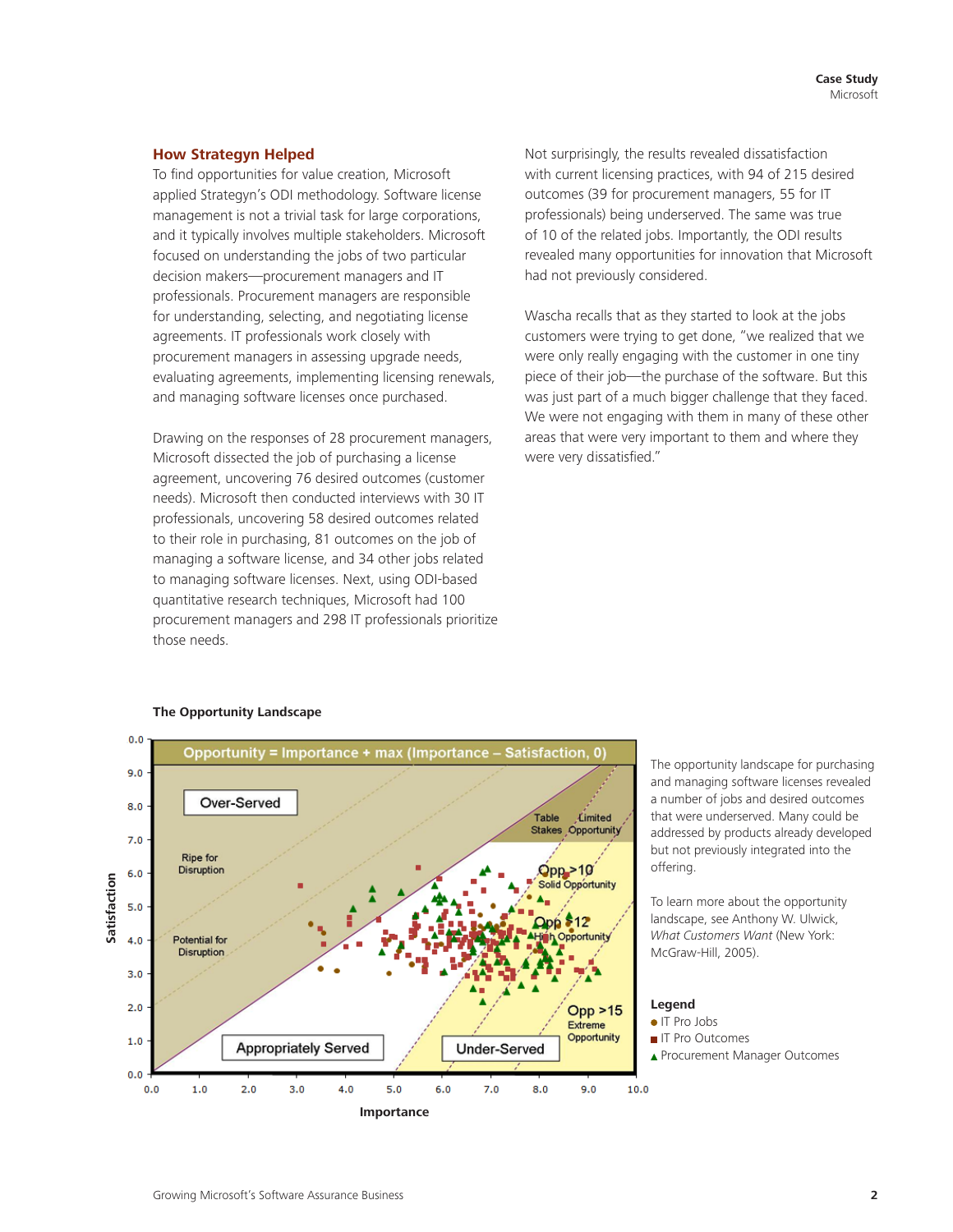Based on this improved understanding of the jobs its customers were trying to accomplish, Microsoft adopted a lifecycle management view of the business, from the customer's perspective. Microsoft discovered opportunities related to software acquisition and deployment at the start of the lifecycle. In the middle of the lifecycle, there were opportunities in the areas of maintenance, training, patching, and security. Finally, at the end of the lifecycle, Microsoft identified opportunities to create value for customers during disposal of old PCs—an immense issue for many of its customers.

One of Microsoft's most profound discoveries was that the company had already developed many solutions that would help customers achieve their desired outcomes and get jobs done, given this broader lifecycle perspective. However, those solutions had never been packaged together in a cohesive and compelling offering. Wascha notes, "The most amazing thing is that we really did not write that many new lines of code to meet customer needs. Rather, it was about looking at the job in its flowchart, looking at software assets that we already had, and then piecing them together as solutions to each part of the job. We also understood the marketing challenge. So we switched our marketing message. Instead of talking about Software Assurance as a software upgrade solution, we started talking about it as PC lifecycle management to meet multiple needs."

"Strategyn's Outcome-Driven Innovation process enabled us to view a very complicated job through the eyes of the customer. These insights allowed us to increase the value we were delivering."

—Dave Wascha, Director, Microsoft Corporation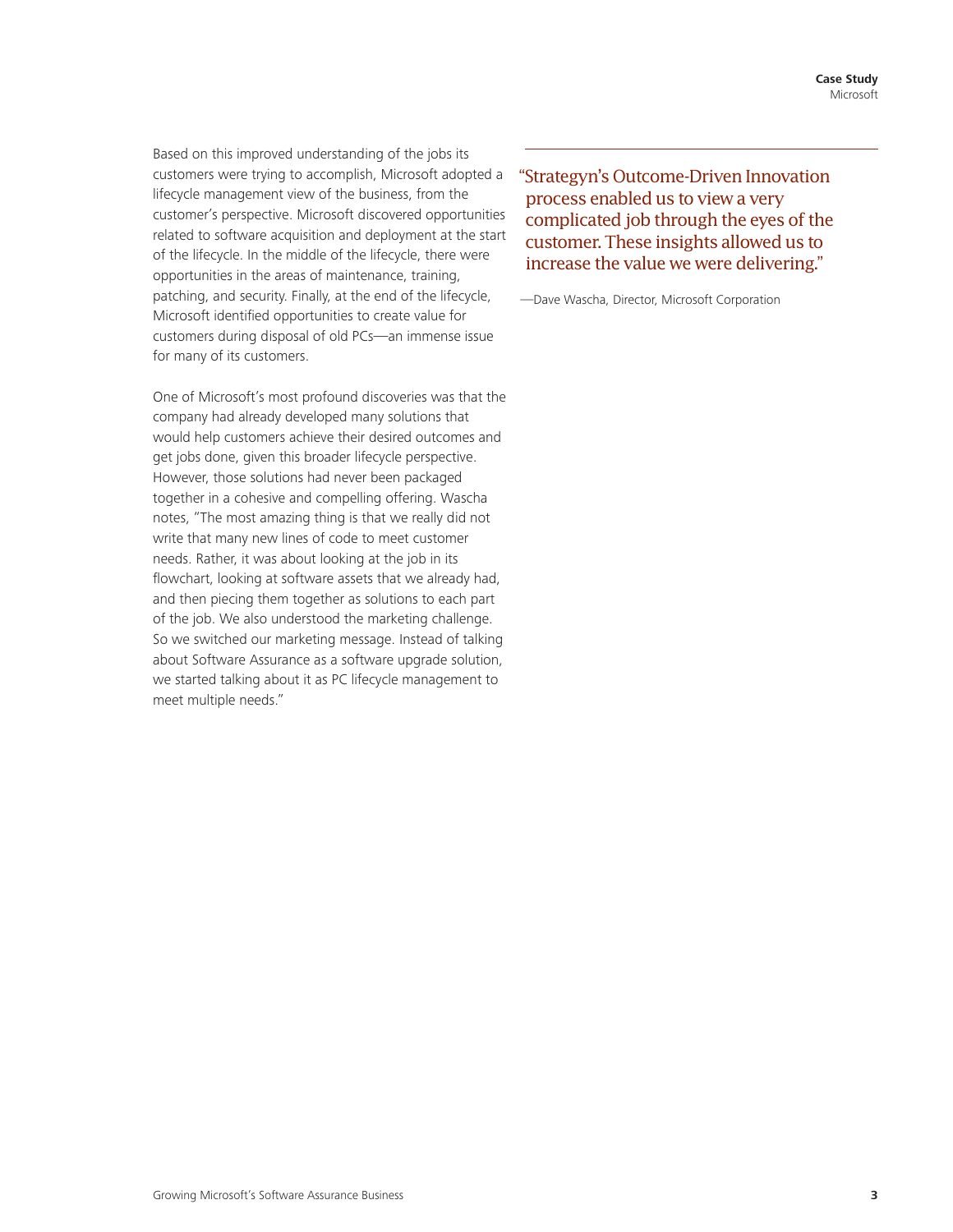# **The Results**

Using Strategyn's ODI process, Microsoft addressed many of the 104 unmet needs it uncovered (both jobs that customers were having trouble getting done and desired outcomes that were not satisfied) with valuable additions to a redefined and enhanced Software Assurance offering.

For example, Microsoft discovered that customers were having trouble keeping track of the number of PC software licenses they owned—a necessary step in compliance. Microsoft already had a licensing server that could address this need, but the company had never considered including it as a part of the Software Assurance offering. Similarly, IT professionals were having difficulty anticipating potential software conflicts when they deployed a new operating system. Again, Microsoft already had a tool that could address this need, one that the company had been using internally. Microsoft decided to include a version of that tool in its Software Assurance offering.

Customers also wanted to reduce the time and cost involved in training employees to use the upgraded software. To address this, Microsoft implemented a training voucher program that gave employees access to certified Microsoft trainers. Once again, this was a program that Microsoft had already developed but had never been made a formal component of the Software Assurance offering.

Microsoft also uncovered an unmet need related to prevention of internal security violations. As in the other examples, Microsoft already had a successful product that it was able to make part of the Software Assurance package. The product included rule templates that enabled companies to quickly set software and PC access restrictions for different groups of employees—a key element of internal security. And the list of enhancements to the Software Assurance offering could go on.

"Using ODI, we were able to view the job through of the eyes of the customer, as opposed to the eyes of our sales force. The ODI approach enabled us to pull a valuable offering together and reframe our marketing message from an upgrade offering to a PC lifecycle management offering. Growth is not always about finding 'big bang' new ideas."

—Dave Wascha, Director, Microsoft Corporation

The benefits to Microsoft from adopting the ODI approach were dramatic and immediate. In the year Microsoft announced the changes to the Software Assurance offering, they beat their revenue goal by over 10 percent. This was even before the fully revised product was available. Customer satisfaction increased, and complaints about Software Assurance dropped.

Between 2004 and 2008, Microsoft was able to substantially grow the Software Assurance business and dramatically increase annual renewal rates. Microsoft discovered it was sitting on a growth business once value was measured from the customer's perspective. Wascha noted, "Salespeople loved the new product offering. They felt they had something of value to offer."